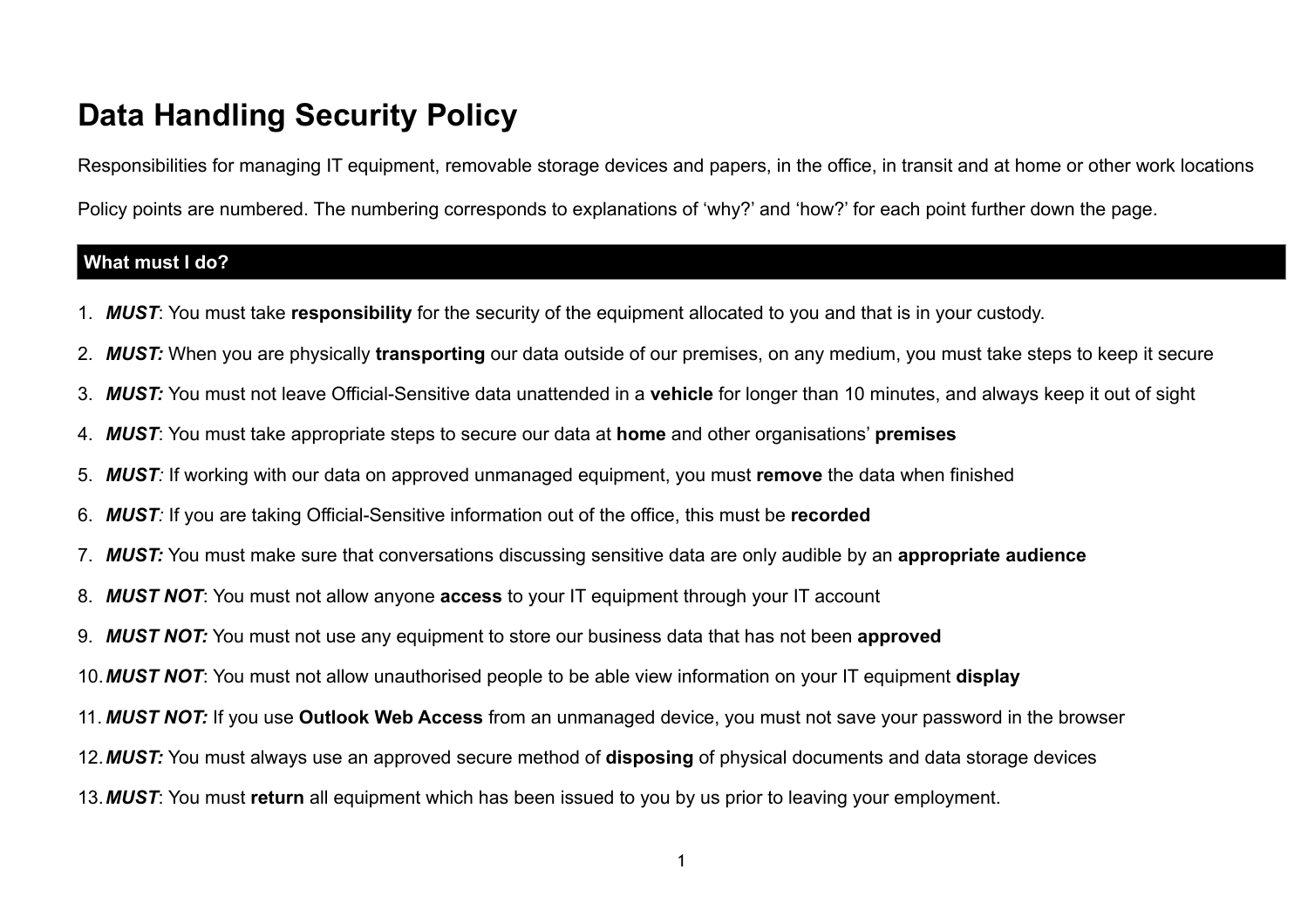14.*MUST*: You must **report** as quickly as possible if your equipment is lost or stolen and assist with any **investigation**

15.*MUST*: You must ensure that all security functions are **enabled** on your portable equipment, such as pin codes and password access

16.*MUST*: You must keep your portable equipment, **clean and serviceable**, including keeping it charged.

17.*MUST NOT*: You must not take any of our equipment **abroad** unless you are traveling in a business capacity with approval.

18.*MUST NOT*: You must not give your portable equipment to **another person** if you are not using it.

## **Why must I do it?**

- 1. You are the custodian of the equipment; it is your responsibility to keep it physically secure.
- 2. To prevent any accidental loss (for example papers or removable media accidentally falling out of bags), or theft (by exposing papers or equipment by not securing them properly). Although laptops are encrypted, it is still possible for a motivated criminal with technical knowledge to access data.
- 3. Experience in investigation of thefts at employee homes has shown that if equipment is left in plain view it will be taken, whereas storing away out of sight when not in use results in fewer cases of theft.
- 4. To prevent accidental loss, unauthorised use and theft in your home and whilst in other Organisations' premises
- 5. Data in the browser cache or temporary file storage may be useable by other subsequent users of the same device.
- 6. To make sure that others know who has custody of important information at all times
- 7. We have a duty even within our premises to make sure that personal data is only made available to those with the business need to access it. This applies verbally as well as in recorded form.
- 8. All activity on your IT account is assumed to be yours. Logs of activity are maintained. You are accountable for any wrongdoing through your account.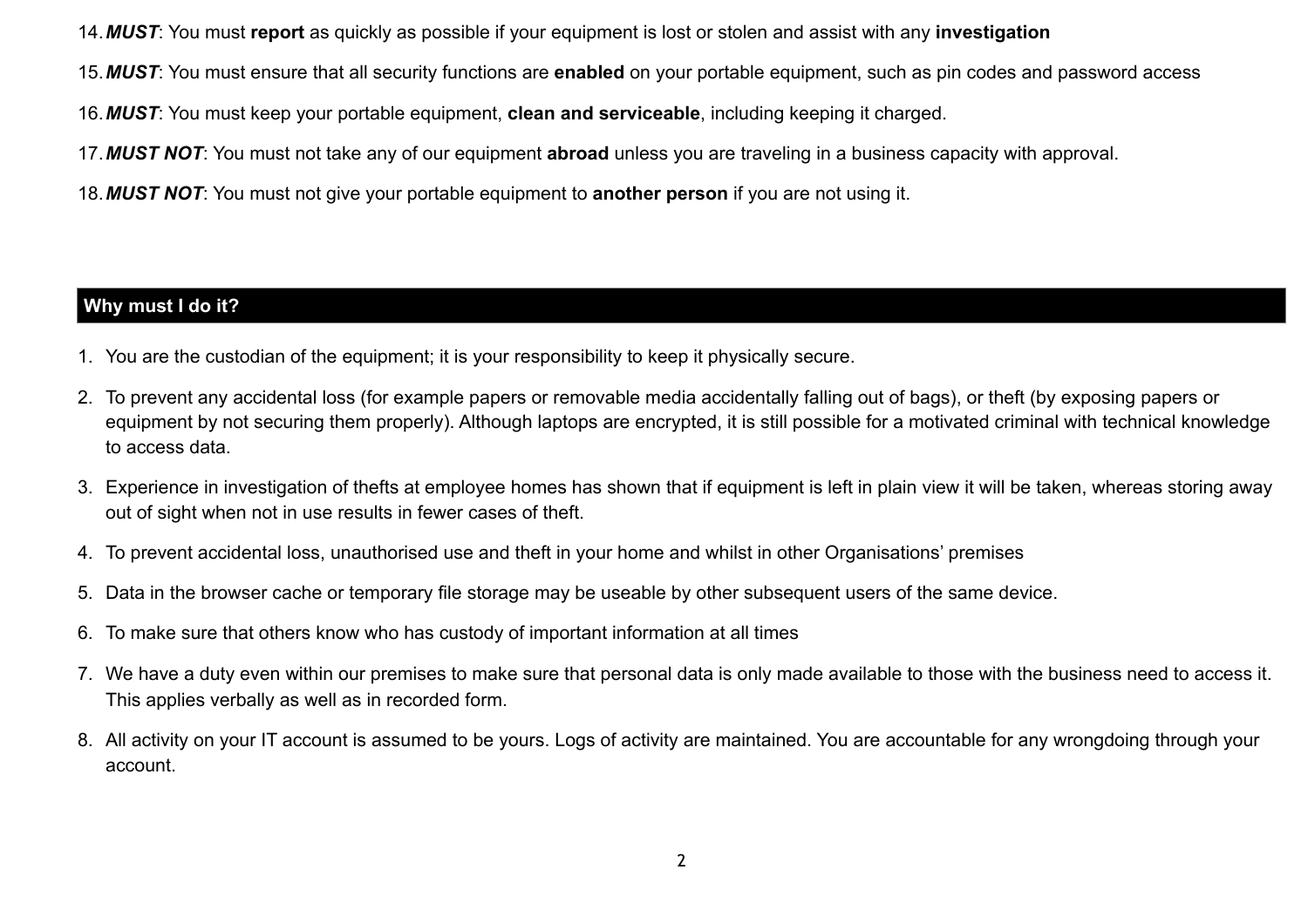- 9. Equipment purchased through us will have appropriate technical security installed, or will have best practice guidance on how to use the equipment securely
- 10.Unauthorised people may be able to see sensitive information on your screen.
- 11. This introduces the risk of someone who can gain access to your device also getting easy access to the data on your work emails
- 12.Secure destruction processes safeguard the information stored on IT devices and physical documents and prevent data being accessed by unauthorised persons
- 13.Providing such items is costly and represents a data security risk. We reserve the right to treat instances of refusing to return such items as theft.
- 14.This enables to promptly remove data from devices remotely, therefore reducing the risk. Such investigations may lead to disciplinary action, and in extreme circumstances could lead to the service area seeking financial remuneration. Having all the information about a security incident helps us to resolve it quickly and take the appropriate action to manage any risks of information being lost.
- 15.Such measures help keep the device and information available on it secure.
- 16.Correct use and basic maintenance helps us gain best value from the investment we make in our equipment.
- 17.We need to be aware of any risk of using our equipment abroad, especially in countries who do share common legislation to safeguard personal data, and where internet services may expose our devices and therefore our network to malicious threats. There may also be costs involved in replacing equipment which is subject to precautionary measures on your return. The costs of reviewing requests and replacing equipment are not appropriate for instances of employees wanting to use equipment whilst on holiday. Business continuity cover arrangements and delegation should be able to manage instances of leave.
- 18.Portable equipment is asset managed across our estate and assigned to an individual. Being able to accurately evidence who holds what equipment is an important assurance we give to the Information Commissioners Office over our ability to manage our assets and the information available on them.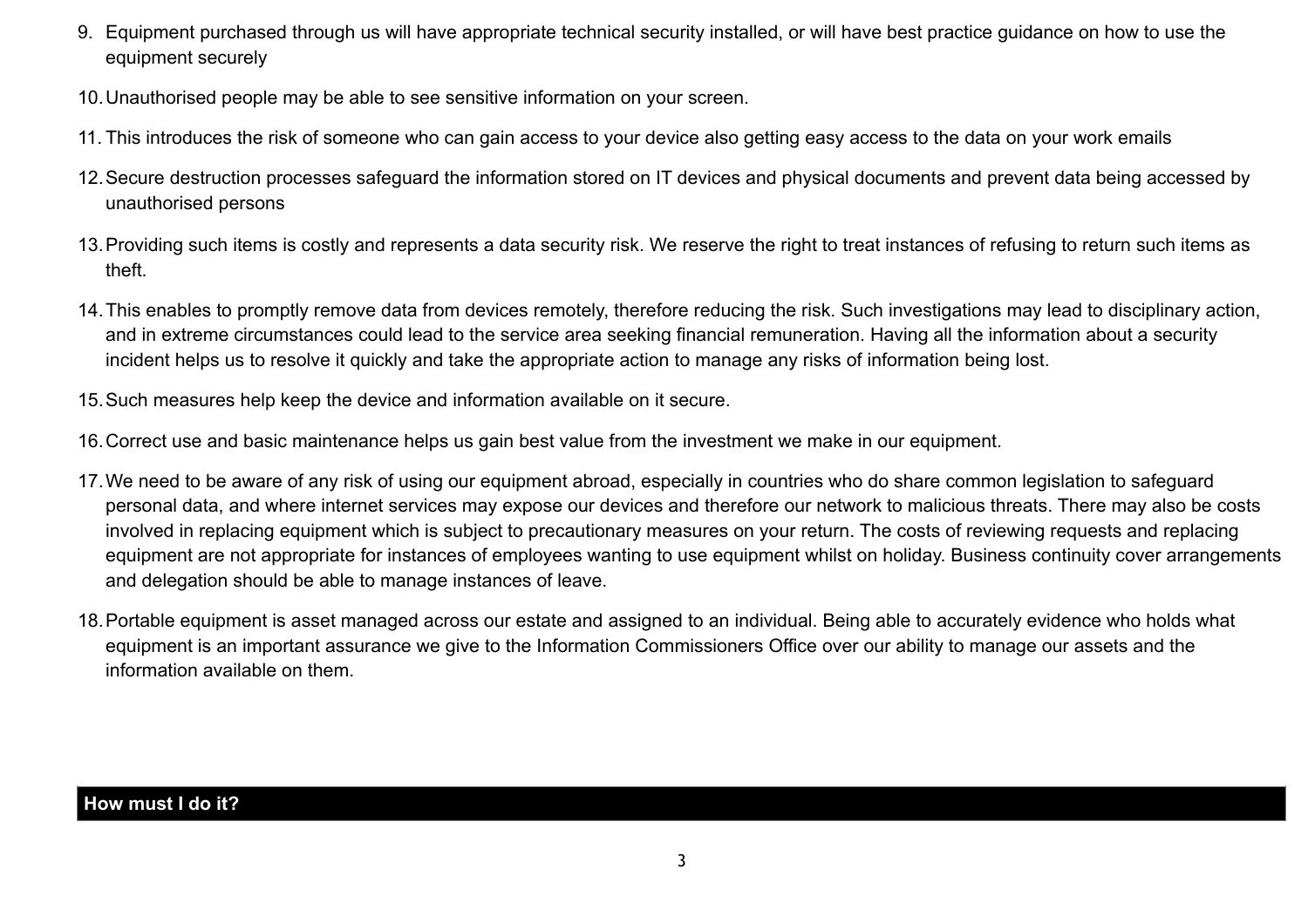- 1. By following the points in this policy
- 2. This relates to paper files, phones, laptops and other removable media such as USB memory sticks, discs and external hard drives. Use equipment which reduces physical effort in order to appropriately manage the risk of overloading or forcing a tenuous hold over physical documents which can result in accidental loss of control over the information. Items should not be visible to others; even partially. This means they should be secured within an appropriate bag or other robust container. Laptop bags are suitable, ensuring that zip compartments are closed concealing the contents. Employees frequently needing to transport quantities of information that are too bulky to carry under full control and/or transporting Official-Sensitive data must review with their manager the need for being supplied with wheeled suitcase-style equipment with code locks to further secure the information.
- 3. Items such as paper files, phones, laptops and other removable media left in a vehicle should only be unattended for a short period of time (maximum of 10 minutes for Official-Sensitive information) and must be kept out of sight (not visible to anyone looking in through a vehicle window). Locked in a boot is considered secure for a limited time if it cannot be taken with you when leaving a car.
- 4. Only authorised users (this means people with IT accounts provided by us) can use your IT equipment and only through using their own accounts. It is not acceptable to allow family members or friends to use IT facilities or have access to our information even if you are present. You must also make sure that when IT equipment and hard-copy information is not in use that it is stored securely out of sight. If you are located temporarily in the premises of another organisation or your work requires site visits or entering homes of service users, you must secure IT equipment and hard-copy information. Make sure you understand what information your role allows you to share with partners or service users and limit the information you make available accordingly. Your role may require you to allow someone to have access to your IT device, for example a service user in their home may need to read content on your screen and select options from menus. You must understand the limits of their access requirements and manage this access. If you are located in the premises of another Organisation as a semi-permanent base, it is reasonable to leave our data in your allocated office or team area provided that you have the same level of secure storage for equipment and hard-copy as you would in our buildings. You must get approval for storing our data in premises not managed by us from your manager if the location is anything other than your permanent office base.
- 5. On most systems this can be done by selecting 'public network' when setting up the access. Otherwise it will need to be done manually in the web browser options.
- 6. You should have access to systems or a log which allow you to 'sign-out' or record what information you are taking custody of, when taken, when returned and (if appropriate) why and under whose authority. Where such facilities are available they must be used.
- 7. Most employees who handle Official-Sensitive data will have been located with those of similar roles or be in self-contained spaces. However, there is always the possibility of unauthorised persons being in the vicinity when you may need to discuss sensitive personal data with colleagues near you or over the phone, or display on a screen. You must make sure as the person who is custodian of the information that it is appropriate to discuss or display the information in the circumstances. You must make sure that if you are overhearing or otherwise being exposed to data to which you should not have access, you alert the information custodian to the fact that they are not managing the information appropriately.
- 8. Make sure that you lock your screen at all times if you leave your laptop/ desktop or phone unattended to avoid someone accessing your account without your knowledge. Always supervise and monitor anyone using your device in the strictly limited circumstances where allowing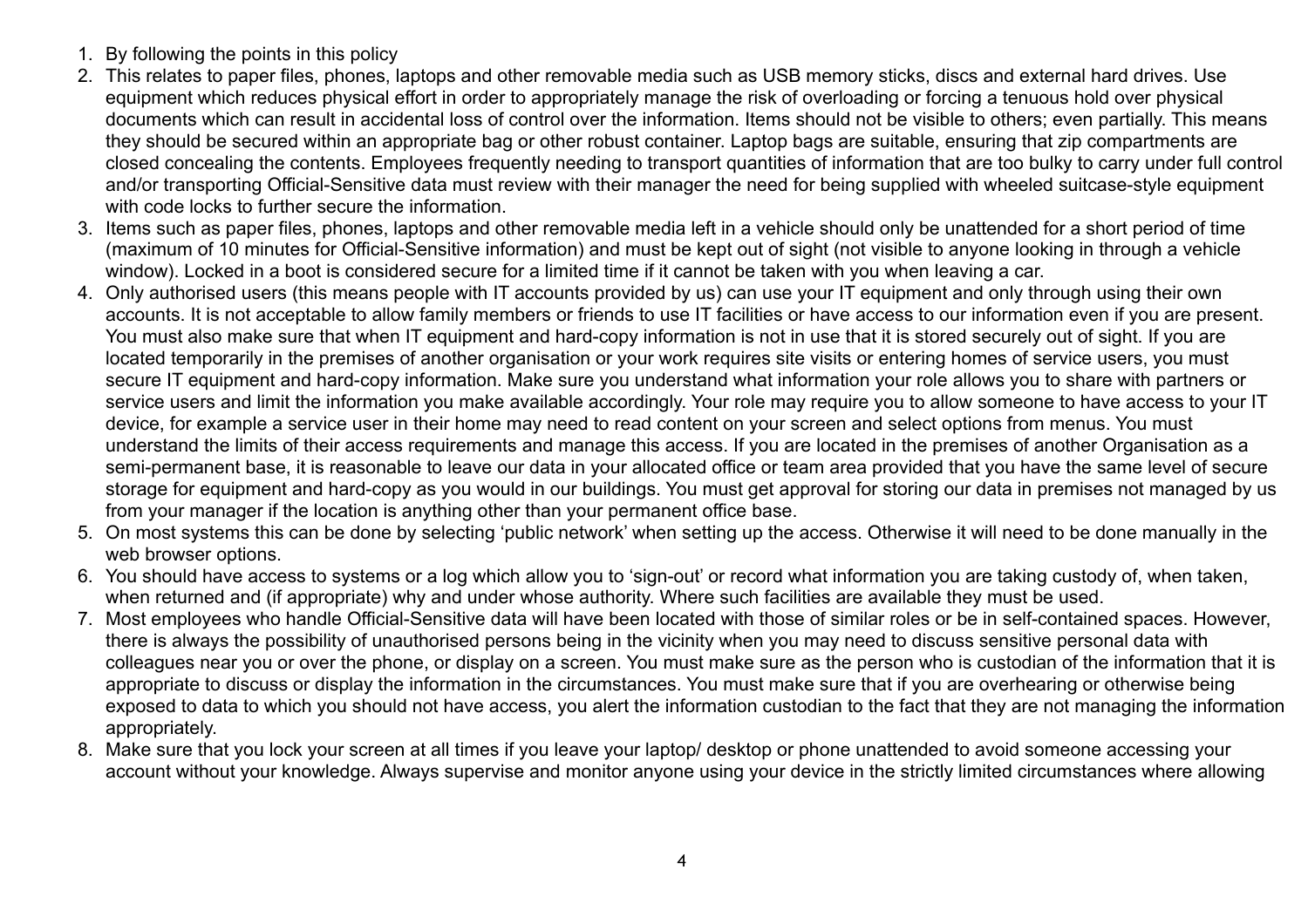someone access is acceptable (for example a service user in their home may need to read content on your screen and select options from menus).

- 9. This is including but not limited to computers, printers, phones, tablets and cameras. Order equipment through us and follow any conditions of use associated with an exception to policy, and follow any standard instructions that are supplied with the device. Where technically feasible, encryption will be applied to secure the contents of storage devices.
- 10.Ensure that no-one in your vicinity can see and read the screen of your device. This applies to working in public places (such as cafes with Wi-Fi), in partner organisations' offices, and even when hot-desking within our premises when viewing Official-Sensitive data unless you are certain that others around you are allowed to see similar data.
- 11. Do not approve any offer from your device's browser to save your password when logging in to OWA.
- 12.Make use of the facilities for secure disposal of paper documents and IT storage devices.
- 13.Follow a leavers checklist with your manager
- 14.Raise a security incident and inform your manager. Provide any information requested of you by an investigating officer
- 15.Follow the instructions provided to you with your equipment
- 16.Follow the instructions provided to you with your equipment
- 17.Request an exception to policy request have your case considered
- 18.Ensure that any equipment given or received by you is through our processes

## **What if I need to do something against the policy?**

If you believe you have a valid business reason for an exception to these policy points, having read and understood the reasons why they are in place, please raise a formal request by contacting the Headteacher

### **References**

- Data Protection Act 2018
- Article 8, The Human Rights Act 1998